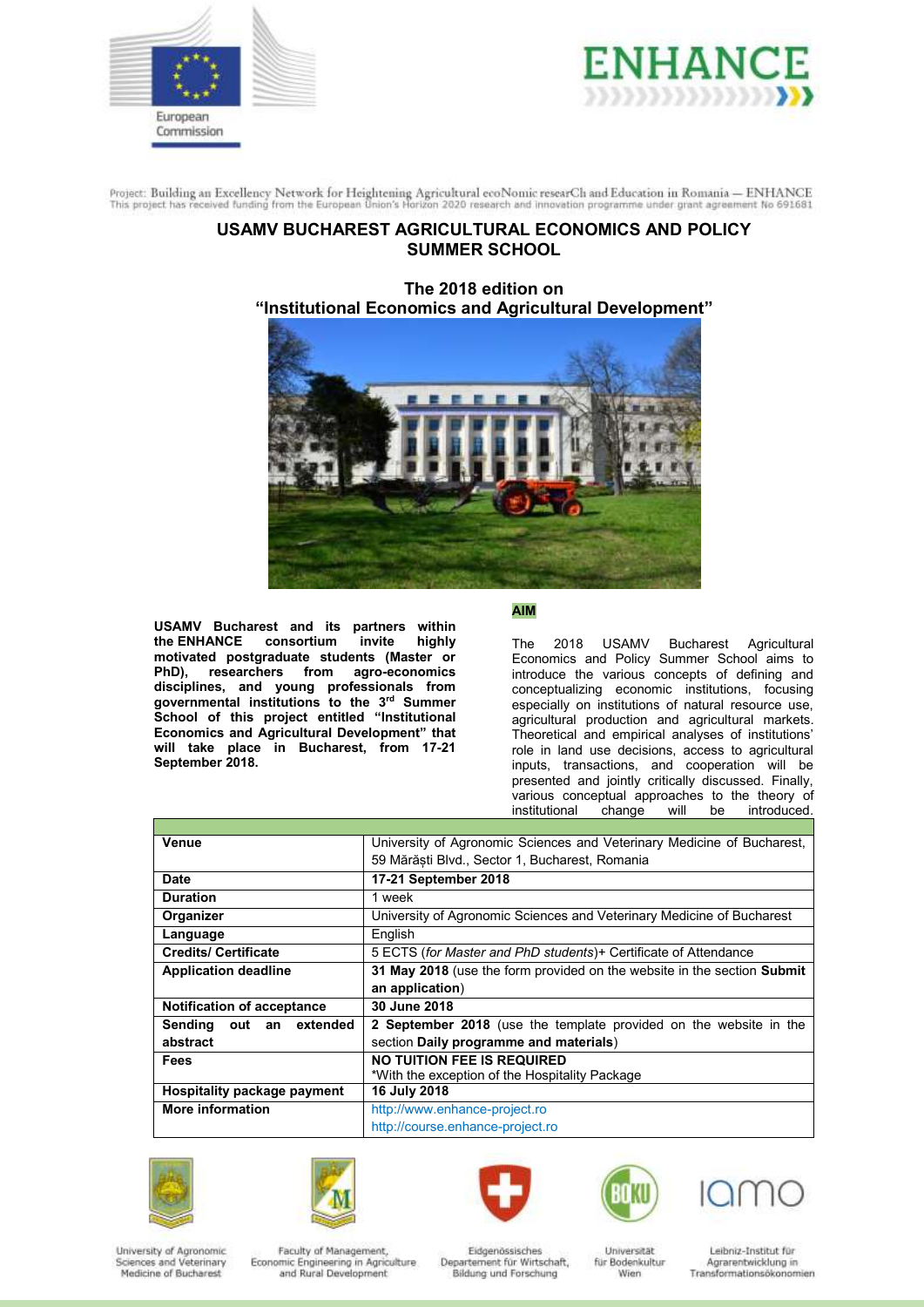

**PROGRAMME** 



Project: Building an Excellency Network for Heightening Agricultural ecoNomic researCh and Education in Romania -- ENHANCE<br>This project has received funding from the European Union's Horizon 2020 research and innovation pr

|             | Monday<br>17 September                                   | Tuesday<br>18 September               | Wednesday<br>19 September       | Thursday<br>20 September | Friday<br>21 September                  |  |  |
|-------------|----------------------------------------------------------|---------------------------------------|---------------------------------|--------------------------|-----------------------------------------|--|--|
| 09.00-10.00 | (8.30-9.00) Registration<br>Welcome and<br>introductions | Property rights (II)                  | Contract theory                 | Cooperation (I)          | Institutional change                    |  |  |
| 10.00-10.30 | Why do institutions<br>matter?                           |                                       |                                 |                          |                                         |  |  |
| 10.30-11.00 | Coffee break                                             |                                       |                                 |                          |                                         |  |  |
| 11,00 12.30 | <b>Schools of thought</b>                                | <b>Presentations 1</b>                | <b>Presentations III</b>        | <b>Presentations IV</b>  | <b>Presentations VI</b>                 |  |  |
| 12.30-14.00 | Lunch ("Complex Agronomie")                              |                                       |                                 |                          |                                         |  |  |
| 14.00-16.00 | Property rights (I)                                      | ransaction cost<br>theory             | <b>Visit Excursion</b><br>(TBC) | <b>Cooperation (II)</b>  | <b>Presentations VII and</b><br>Wrap-up |  |  |
|             |                                                          | Break                                 |                                 | Break                    |                                         |  |  |
|             |                                                          |                                       |                                 |                          |                                         |  |  |
| 16.00-17.00 | <b>USAMV Campus visit</b>                                | <b>Presentations II</b>               | <b>Bucharest tour</b>           | <b>Presentations IV</b>  | <b>Closing ceremony</b>                 |  |  |
| 17.00-19.00 |                                                          | Visit to the Village<br><b>Museum</b> |                                 |                          |                                         |  |  |
| 19.00       |                                                          |                                       |                                 |                          | <b>Cultural night</b>                   |  |  |

# **APPLICATION AND SELECTION PROCEDURE**

Applications for participation can be submitted by e-mail and should include the following:

- **Application Form** (see our website).
- **The applicant's CV**.
- **A copy of the candidate's latest university diploma**.

**After receiving the notification of acceptance, an application will be considered completed once the payment of the Hospitability Package has been made** (**Deadline: 16 July 2018**) (See Hospitability Package below).

Participation is limited to a maximum of **25 students** and is subject to a selection process. The participants are selected by a commission of academic and scientific experts from the Consortium institutions.

The selection criteria include:

- Education in fields related to agricultural economics and policy.
- **Previous experience and knowledge in** the agro-economics and policy field.
- Geographic balance.
- Gender balance.
- **Postgraduate students (Masters or PhD** students).
- Young researchers with an educational background in economics, management, marketing or other social sciences disciplines applied to agriculture.
- Young professionals from governmental institutions, regional organizations related to agriculture (ministries, authorities and agencies) who need a refresher course in scientific working.

## **CANDIDATE PROFILE**

- The summer school targets PhD students and experienced MSc students. Familiarity with introductory levels of microeconomics is a prerequisite.
- Fluent in written and spoken English.
- Bachelor Degree or above in fields related to agricultural economics and policy.











University of Agronomic Sciences and Veterinary Medicine of Bucharest

Faculty of Management, Economic Engineering in Agriculture<br>and Rural Development

Eidgenössisches Departement für Wirtschaft, Bildung und Forschung

Universität für Bodenkultur Wien.

Leibniz-Institut für Agrarentwicklung in<br>Transformationsökonomien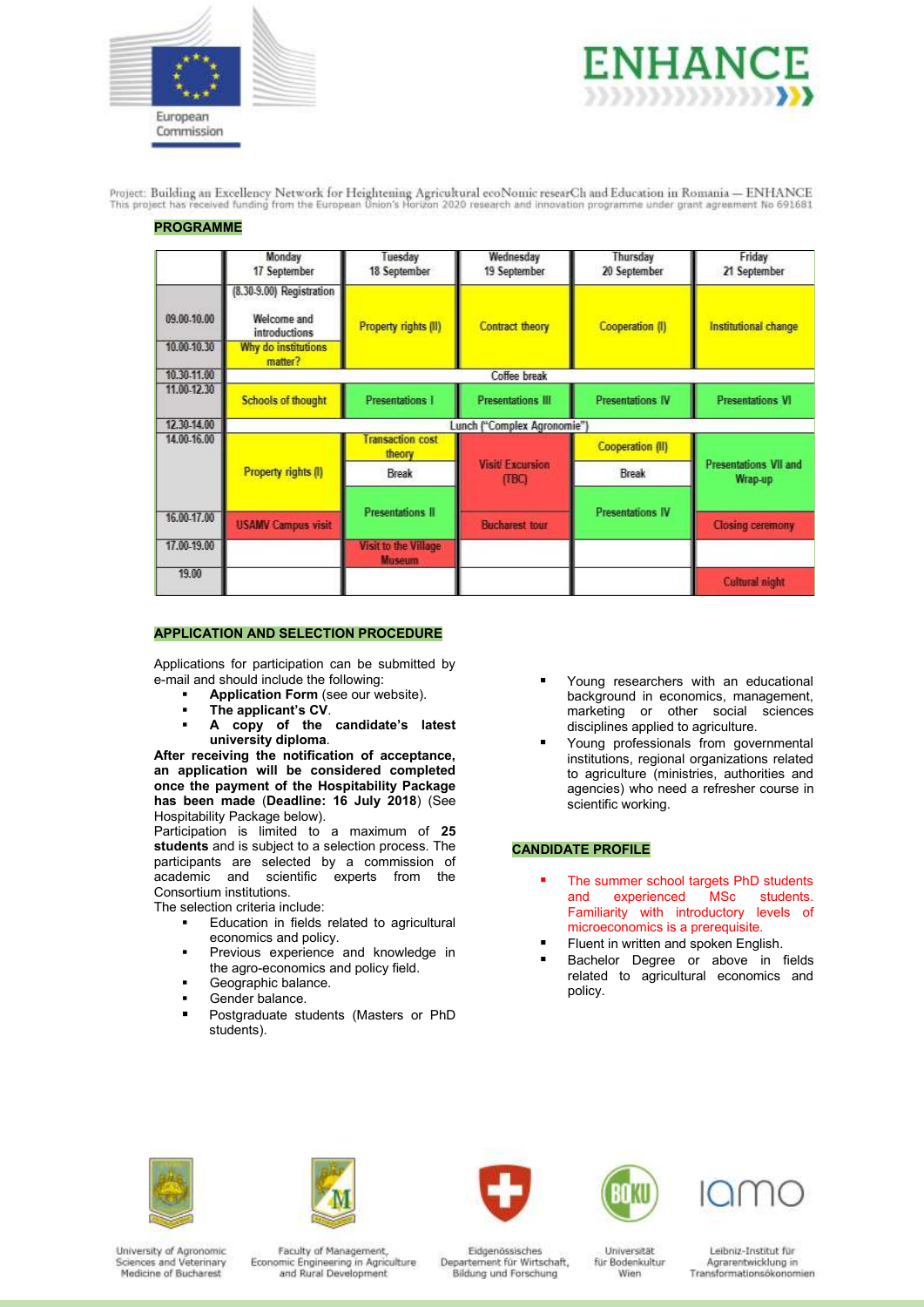





**Sept. 2016**



### **BENEFITS**

- Acquire an understanding of the tools and procedures of institutional economics and policy evaluation in an agricultural context.
- **Study at the leading Romanian higher<br>education institution in agronomic** education institution sciences, USAMV Bucharest.
- Earn 5 ECTS points as a result of participating in this Summer School and meeting all the requirements.
- Learn from our international lecturers coming from leading research institutions.









- Improve your English language skills. Complement your theoretical notions by means of a field trip which brings to the group perspectives outside the seminar room.
- Experience the vibrant atmosphere of Bucharest and its surroundings during our social/ cultural programme.
- Have the chance to meet other young international researchers in agricultural economics.



experience.



University of Agronomic Sciences and Veterinary<br>Medicine of Bucharest

Faculty of Management, Economic Engineering in Agriculture<br>and Rural Development

Eidgenössisches Departement für Wirtschaft, Bildung und Forschung

Universität für Bodenkultur Wien.

Leibniz-Institut für Agrarentwicklung in<br>Transformationsökonomien

**Sept. 2017** Gain international and intercultural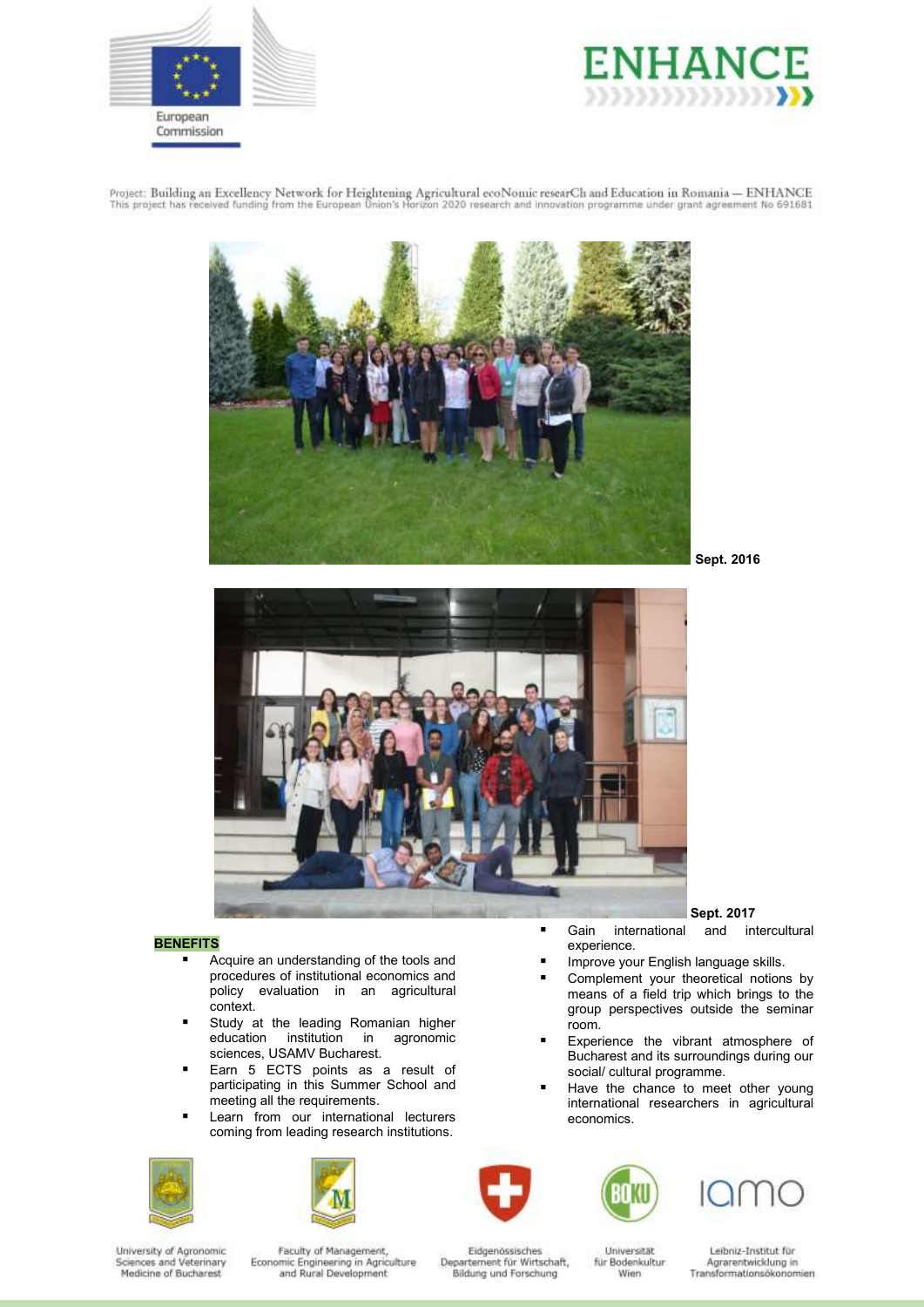



#### **SYLLABUS**

The Summer School programme offers a combination of lectures, workshops and social/ cultural activities. During the training, participants will attend courses delivered by high-level guest lecturers from the academia, as well as experts and practitioners from leading research institutions.

### **COURSE LECTURERS**

The 2018 course lecturers all come from **Leibniz Institute of Agricultural Development in Transition Economies** (**IAMO**), Germany.

**Prof. Dr. Thomas Herzfeld** is an expert in applied analysis of rural household behaviour as well as analysis of agricultural policies and institutions. He taught courses at universities in Germany, Romania and The Netherlands.

**Dr. Vasyl Kvartiuk** is a Senior Researcher and an expert in the analysis of local governance and economic development.

**Dr. Axel Wolz** is a Senior Researcher and his major research activities focus on the major research activities<br>transformation of agricu transformation of agricultural production cooperatives in the post-socialist economies.

### **EXTRA-CURRICULAR ACTIVITIES**

The USAMV Bucharest Summer School offers exciting opportunities to explore outside the classroom. During the week, a number of special events will be organized, such as: campus visit, visit to the Village Museum, a visit to an institution in the field of agricultural economics, the closing ceremony and a cultural night.

#### **HOSPITALITY PACKAGE**

#### **NO TUITION FEE IS REQUIRED**

However, some of the costs are not covered by the ENHANCE project.

After receiving the **Notification of Acceptance**, participants in the 2018 edition of the Summer School have to pay the Hospitality package that

#### **BACKGROUND**

includes: **5 breakfasts, coffee breaks and lunches (Monday-Friday)** and **other extracurricular activities** (visit to a Romanian institution in the field of agricultural economics, Closing Ceremony and Cultural night).

**The fee, 322 RON (or 70 €), is payable to the following bank accounts**:

**Beneficiary**: STATIUNEA DIDACTICA BELCIUGATELE

- **Tax registration number (CUI**): 1925919
	- **FOR PAYMENTS IN RON Bank**: BANCA COMERCIALA ROMANA **IBAN**: RO95RNCB0085005799950001 **SWIFT code**: RNCBROBU
	- **FOR PAYMENTS IN EUR Bank**: BANCA RAIFFEISEN **IBAN**: RO58RZBR0000060019500908 **SWIFT code**: RZBRROBU

#### **ACCOMMODATION PACKAGE**

**Optionally,** participants can choose one of the **Accommodation Packages:**

- **1)** 7 nights of shared accommodation in **DOUBLE** rooms within the USAMV campus- **490 RON (or 107 €).**
- **2)** 7 nights of accommodation, **SINGLE occupancy**, within the USAMV campus-**770 RON (or 167 €).**

#### **CANCELLATION POLICY**

If you wish to withdraw from the program before its start, the withdrawal must be submitted by email. A cancellation fee will be charged as follows:

- For cancellations from 1 to 31 July 2018 Free of charge
- For cancellations from 1 August to 20 August 2018 - 50% of the hospitality package charged
- For cancellations after 21 August 2018 Full hospitality package charged.

**ENHANCE (Building an Excellency Network for Heightening Agricultural ecoNomic researCh and Education in Romania)** is a Horizon 2020 Coordination and Support project funded by the European Commission. It is a three-year project (2016-2018) developed by four European members:

- *University of Agronomic Sciences and Veterinary Medicine* (**USAMV**), Faculty of Management, Economic Engineering in Agriculture and Rural Development (FMIEADR), Bucharest, Romania
- *University of Natural Resources and Life Sciences*, Department of Economics and Social Sciences, Institute of Agricultural and Forestry Economics (**BOKU**), Vienna, Austria
- *Federal Research Centre for Agriculture* (**AGROSCOPE**) from Ettenhausen, Switzerland and
- *Leibniz Institute of Agricultural Development in Transition Economies* (**IAMO**), Halle, Germany.

The general objective of the project **ENHANCE** is to fully realize and to further develop the currently existing scientific potential of the agricultural economists of the *University of Agronomic Sciences and Veterinary Medicine of Bucharest*, particularly with respect to quantitative methods like modelling, simulation, and











University of Agronomic Sciences and Veterinary Medicine of Bucharest

Faculty of Management, Economic Engineering in Agriculture<br>and Rural Development

Eidgenössisches Departement für Wirtschaft, Bildung und Forschung

Universität für Bodenkultur Wien.

Leibniz-Institut für Agrarentwicklung in Transformationsökonomien